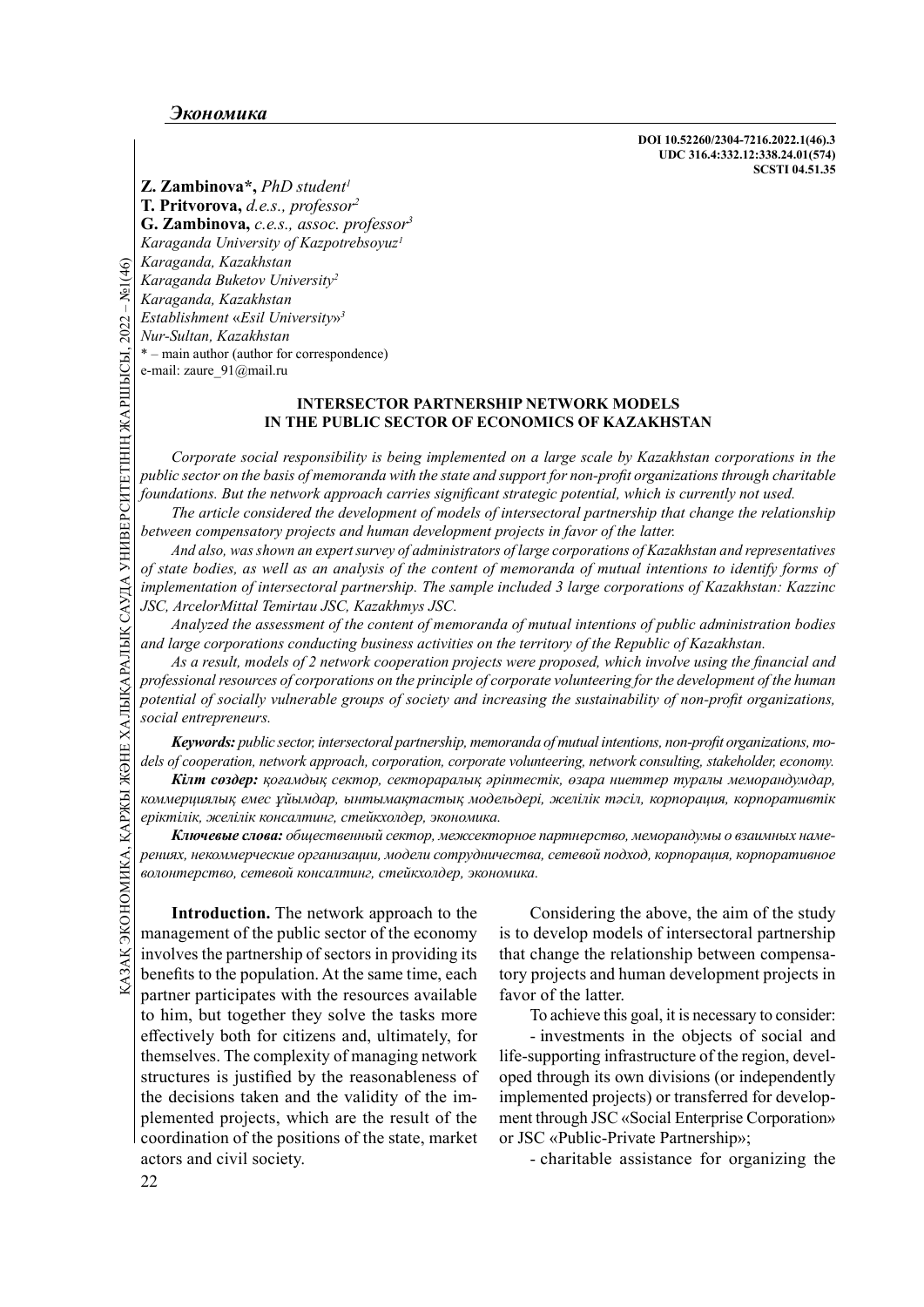work of cultural, sports, educational, religious and other social facilities;

- sponsorship of athletes, dance ensembles, workshops of folk crafts and other subjects of folk art;

- charitable funds transferred to affiliated or non-affiliated public foundations or any other non-profit organizations for the implementation of their mission;

- one-time events of different nature and target orientation, which pursue the goals of improving the welfare of citizens (for example, charity fairs / marathons).

The methodological basis of the study was an expert survey of administrators of large corporations in Kazakhstan and representatives of government agencies, an analysis of the content of memoranda of mutual intentions to identify forms of implementation of intersectoral partnership. The sample included 3 large corporations of Kazakhstan: Kazzinc JSC, ArcelorMittal Temirtau JSC, Kazakhmys JSC.

Literature review. The tradition of networking in the public sector, codified in the work of Isett K.R. [1], highlights research areas as follows: political networks, governance networks, and collaborative networks. The classification adopted by him is actively used today. The principles of formation and the possibilities of a network model of public sector management are widely represented in modern studies and are actively discussed, in particular, in a review article Khuriyatul, Bevaola, Agus [2]. The complexity of implementing an effective 3-sided management model is presented in the works Catlaw T. [4].

From the point of view of a holistic concept, there are more questions in the network model than

concrete examples of effective and at the same time sustainable cooperation. From this point of view, the problem is presented in Alonso J., Clifton J., Díaz-Fuentes D. [5].

Network management as a search for an admissible and at the same time dynamic equilibrium is a non-standard task, since traditional methods<br>of management for the commercial, non-profit or public sector do not work here, as shown in the of management for the commercial, non-profit or public sector do not work here, as shown in the works Agranoff R., McGuire M. [7]. Many aspects of partnership between the non-profi t sector and the state from the standpoint of urgent problems and opportunities for their solution are considered in the

works Agranoff R., McGuire M. [7]. Many aspects<br>
of partnership between the non-poofit sector and the<br>
state from the standpoint of ugent problems and<br>
opportunities for their solution are considered in the<br>
works of Span The specifics of partnerships between corporations and the state in the public sector are considered in the studies of corporate social responsibility and public-private partnerships Yakimets V.N., Nikovskaya L.I. [10]. The study of the nature and impulses for the development of social entrepreneurship is inextricably linked with its hybrid form and features of all three sectors of the economy, the intersection of their interests 23-25 Salamon L., Toepler S. [12]; Pritvorova, Gelashvili, Spanova) [13]

At the same time, the study of intersectoral partnership in the social sphere from the standpoint of its specific models and mechanisms is almost not presented in Kazakhstan [14]

Main part. According to an expert survey and analysis of reports on the execution of memorandums of the three largest corporations of Kazakhstan, the following forms of implementation of social responsibility of corporations in Kazakhstan can be distinguished (fig. 1)



Figure 1. Structure of project financing within the framework of corporate social responsibility of Kazakhmys LLP and Kazzinc LLP, % [13]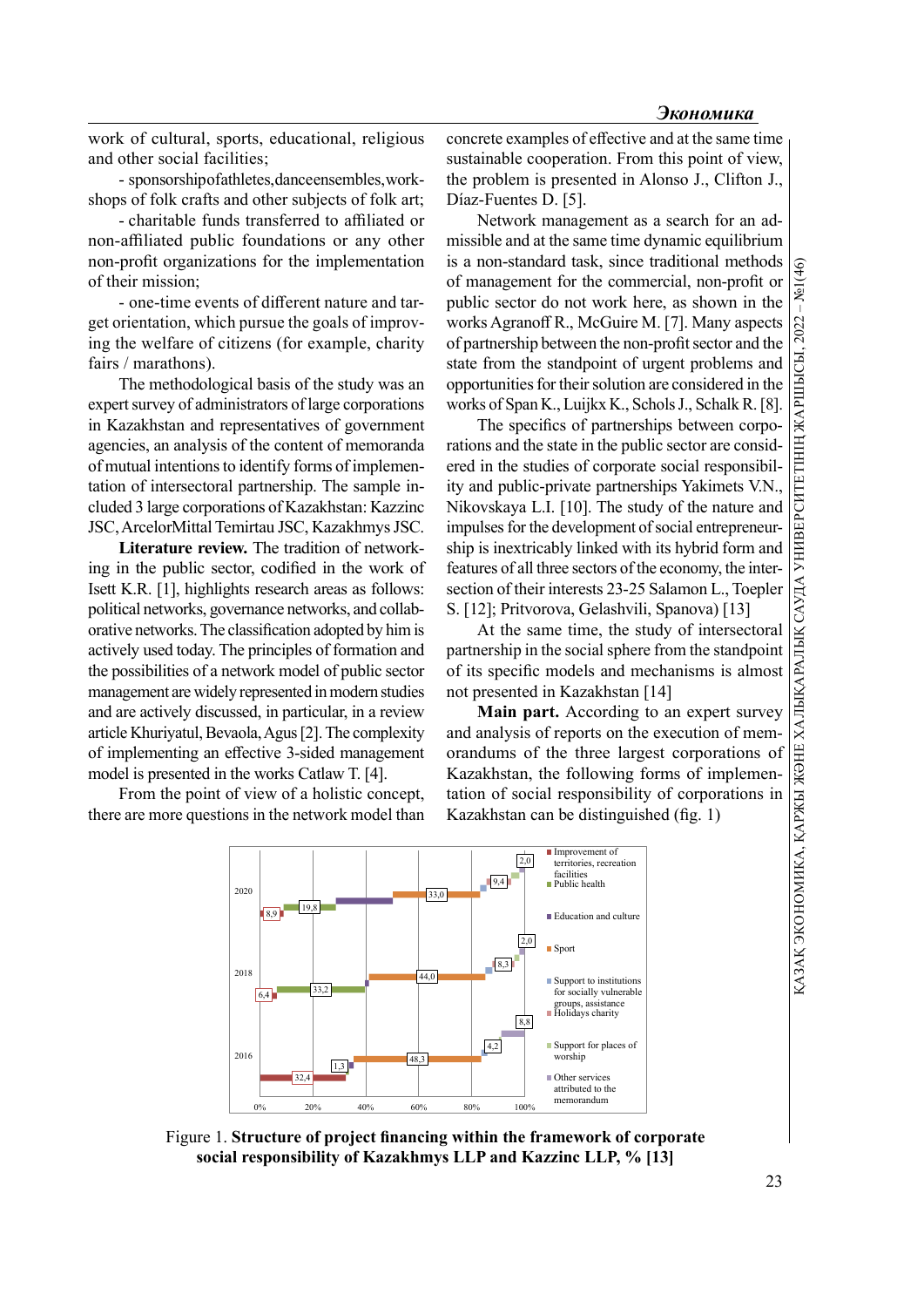A qualitative analysis of the forms of intersectoral partnership shows that most of the projects are aimed at the construction of infrastructure facilities, events for the public of a compensatory or one-time nature. Partnerships with non-profit organizations are carried out in the form of contributions to charitable foundations.

1. Corporate volunteering;

2. Network consulting (including intellectual volunteering) [11];

Active forms of cross-sectoral partnerships between the private and non-profit sectors, in which there is mutual learning and development, are currently practically absent, with the exception of isolated examples.

Corporate volunteering is based on the following principles and generates effects for all its participants (table 1) [3].

Table 1

| $-$ No $1(46)$                                      |                                                                                                                                                                                                                 | tributions to charitable foundations.<br>In our opinion, promising forms of intersec-                        |                                                                                      | rently practically absent, with the exceptic<br>isolated examples.                                                      |                                                                                                 |                |  |
|-----------------------------------------------------|-----------------------------------------------------------------------------------------------------------------------------------------------------------------------------------------------------------------|--------------------------------------------------------------------------------------------------------------|--------------------------------------------------------------------------------------|-------------------------------------------------------------------------------------------------------------------------|-------------------------------------------------------------------------------------------------|----------------|--|
|                                                     |                                                                                                                                                                                                                 | toral partnership with the non-profit sector and                                                             |                                                                                      | Corporate volunteering is based on the                                                                                  |                                                                                                 |                |  |
|                                                     | social entrepreneurs, with the possible participation                                                                                                                                                           |                                                                                                              |                                                                                      | lowing principles and generates effects for a                                                                           |                                                                                                 |                |  |
|                                                     | of the state, can be:                                                                                                                                                                                           |                                                                                                              |                                                                                      | participants (table 1) [3].                                                                                             |                                                                                                 |                |  |
|                                                     |                                                                                                                                                                                                                 |                                                                                                              |                                                                                      |                                                                                                                         |                                                                                                 | Ta             |  |
|                                                     | <b>Parameters</b>                                                                                                                                                                                               | Corporation                                                                                                  |                                                                                      | Principles and Effects of Corporate Volunteering for All Stakeholders<br><b>NPOs and social</b><br><b>Target groups</b> |                                                                                                 | <b>Society</b> |  |
|                                                     |                                                                                                                                                                                                                 | <b>Top Management</b>                                                                                        | <b>Staff</b>                                                                         | entrepreneurs                                                                                                           |                                                                                                 |                |  |
|                                                     | Principles                                                                                                                                                                                                      | Active participation                                                                                         | Voluntary<br>participation                                                           |                                                                                                                         | Gratuitousness                                                                                  |                |  |
|                                                     | <b>Shapes</b>                                                                                                                                                                                                   | Assistance and financing<br>of resource-intensive<br>projects (competitions,<br>trips to other cities, etc.) | Consulting,<br>Mentoring,<br><b>Training Mentor</b>                                  | Receiving consult-<br>ing services, partic-<br>ipation in seminars<br>and trainings                                     | Introduction to new<br>benefits                                                                 |                |  |
| ЭНЕ ХАЛЫҚАРАЛЫҚ САУДА УНИВЕРСИТЕТІНІҢ ЖАРШЫСЫ, 2022 | Effects                                                                                                                                                                                                         | Reputation in society,<br>development of per-<br>sonnel, authority of the<br>employer                        | Professional<br>ladder advance-<br>ment, social de-<br>sign experience<br>internship | Formation of<br>competencies,<br>development of<br>business and social<br>marketing skills                              | Solving or mitigating the<br>problem<br>Human development<br>Increasing corporate<br>confidence |                |  |
|                                                     | * Compiled by the authors                                                                                                                                                                                       |                                                                                                              |                                                                                      |                                                                                                                         |                                                                                                 |                |  |
|                                                     | into account all its features, since she not only r<br>One of the popular forms, in our opinion, may<br>professional training or advanced training, but al<br>be the «Corporate mentoring» project. The project |                                                                                                              |                                                                                      |                                                                                                                         |                                                                                                 |                |  |
|                                                     |                                                                                                                                                                                                                 | involves joint work with an NGO and is based on a                                                            | solving social problems. State Employment Ce                                         |                                                                                                                         |                                                                                                 |                |  |
|                                                     |                                                                                                                                                                                                                 | do not possess the technology of working with                                                                |                                                                                      |                                                                                                                         |                                                                                                 |                |  |
|                                                     | permanent relationship between it and the corporation.                                                                                                                                                          |                                                                                                              |                                                                                      |                                                                                                                         |                                                                                                 |                |  |

Principles and Effects of Corporate Volunteering for All Stakeholders

The idea of the project is to combine mentoring technology and professional training with the formation of practical skills and abilities.

The idea of the project is to combine mentor-<br>  $\frac{1}{2}$  ing technology and professional training with the with the system<br>
formation of practical skills and abilities. The correction<br>
In this model, the target group of a In this model, the target group of adolescents and adolescents in difficult life situations (orphans from orphanages; graduates of penitentiary institutions; young people who have undergone drug addiction treatment, etc.) could not only undergo vocational training in a vocational school or college, but and gain experience under the guidance of a specific specialist - mentor. This target group in society is traditionally guarded by non-profit organizations that help them adapt to life and work, can provide psychological and other relevant social services for a specific case.

The social problem is that young people from this social group often become representatives of the NEET cohort, that is, a group of young people who do not study or work anywhere. Population employment centers do not work with this target group, taking into account all its features, since she not only needs professional training or advanced training, but also in solving social problems. State Employment Centers do not possess the technology of working with such social groups and cannot provide their representatives with the systemic social support they need.

The corporation in this project, represented by the HR service, can organize vocational guidance for them in professions that are necessary in the corporation and may be in demand in the near future.

Corporate mentoring involves the following actions:

- vocational guidance of a young person at the stage of choosing a profession, vocational guidance excursions and selection of a mentor for him - mentor, who, in turn, also needs preparation for this function;

- conducting orientation classes, trainings and master classes for a young person in parallel with his studies at a PTSH or college.

- conducting internships, involvement in the labor process and solving specific production problems;

- potential employment as a result of the suc-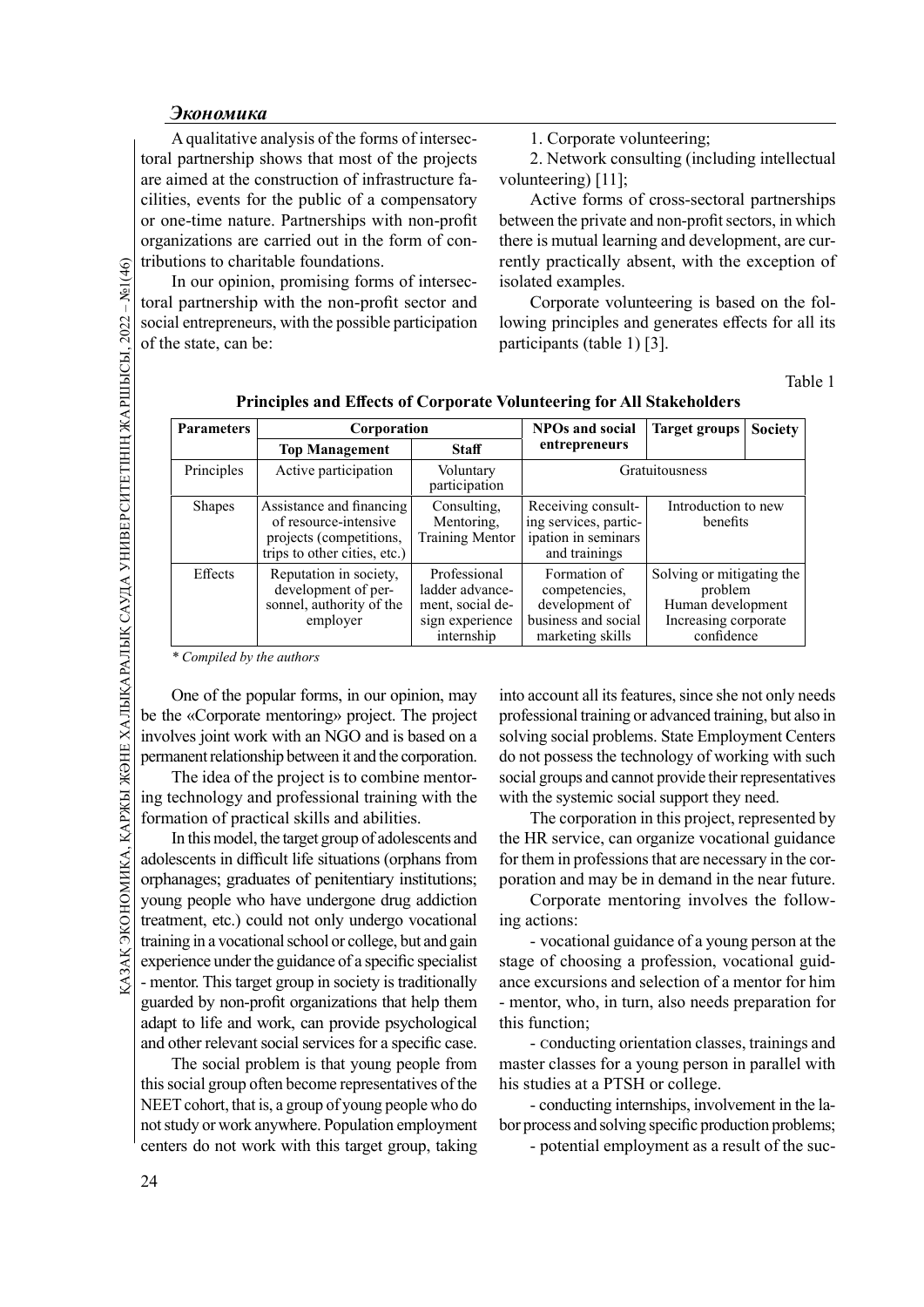cessful completion of all tests by the applicant and a working career with the support of a mentor.





Figure 2. Scheme of interaction of subjects within the framework of the network project of intersectoral partnership «Corporate Mentor» [6] \* Compiled by the author

This model of cross-sectoral partnership involves a non-profit organization and local corporations / companies in the region. It is possible, but not necessary, to involve the Employment Center in the scheme. In principle, the model can work without the participation of the Employment Center. The greater the number of companies involved in the project, the wider the range of possible vocational training and, accordingly, the opportunity to take into account the interests and internal motivation of a young person.

In this model, all subjects derive their effects:

– A young man with professional and social problems does not just graduate from a vocational training school, but with the participation of a professional mentor, he masters basic skills and abilities in the profession, and with appropriate diligence, possibly, gets a job. He can see the profession through the eyes of a specialist who is satisfied with his job and its prospects, get a successful work experience.

– The corporation receives a motivated employee who has deliberately chosen a profession and is committed to the corporation at the start of his professional career. In addition, the company consolidates its positive image in society as a socially responsible corporation with attractive jobs.

– Society gets a positively minded young person, aimed at professional growth and positive participation in the life of society.

– Mentors learn a new role, gain instructor / educator experience, and possibly receive both tangible and intangible rewards from the corporation.

 $-$  A non-profit organization has the opportunity to successfully fulfill its mission, receive a grant for

its activities and pay for its activities for the employment of each specific young person from the public service, since it is she who is the project manager. It is the non-profit organization that conducts this business process, draws up an individual development plan for a young person, assists in solving his social problems, instructs corporate mentors and helps in solving emerging problems of the «mentor – young man» couple. She also provides support for each project participant up to his employment. **INSTRALACT THE CONSERVABLE THE CONSERVABLE SET AND AN INTERFERENCE SET AND CONDITIONAL CONDITIONAL CONDITIONAL CONDITIONAL DESCRIPTION (SET ALLOWS THE PROCESS, draws up an individual development for a young person from th** 

non-profit organization, where volunteer specialists from different professions and companies in the region will present the profile of their activities, talk about its advantages and difficulties, and invite them to personal contacts. Depending on the type of activity of the company, these can be industrial, construction, economic, logistics and other professions.

The end result of the project is its social effect, which is measured on the basis of the indicator «The share of project participants who have found a permanent job and have been working there for at least 1 year,%».

This model represents a systematic approach of all economic actors to social responsibility, based on networked intersectoral cooperation, which takes advantage of the advantages of each sector:

– The state can effectively manage the resources of the public sector to ensure a more sustainable result in the employment of a young person from target groups, who will receive multi-channel support from the non-profit and commercial sectors of the economy in the process of finding employment and ensuring a positive attitude towards future welfare.

25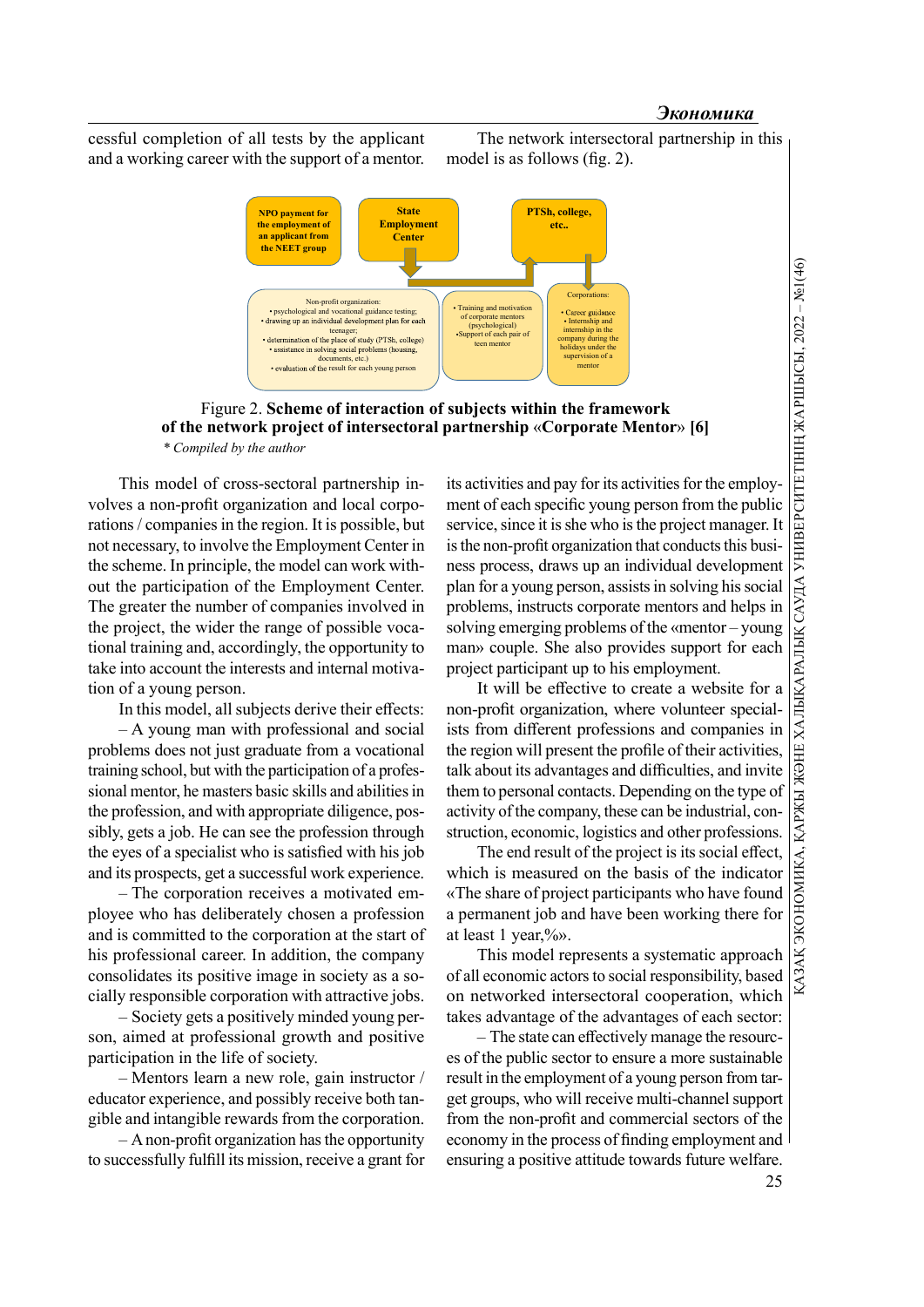$\frac{\partial \text{K}\text{O}\text{H}\text{O}\text{M}\text{U}\text{K}\text{I}}{\text{O}}$  – The non-profit sector can implement an indi-<br>
on the basis of their self-realized approach to each young person, taking into ac-<br>
and approach to each young person, taking in vidual approach to each young person, taking into account all their experience in solving social problems. The priority task will be the organization of vocational guidance (psychological testing, excursions, master classes, trainings) and the promotion of effective cooperation with a selected professional mentor.

on the basis of their self-realization, carries out fullfledged practical training of a young person for professional activity, employs selected young people.

The second promising model of corporate social responsibility that we offer for Kazakhstani intersectoral partnership is network consulting using intellectual volunteering.

– The corporation realizes its social responsibility, provides new measures to activate its employees

The logic diagram of this model is shown in figure 3.



Figure 3. Model of active cross-sectoral collaboration between private and non-profit sector / social entrepreneurs [9] \* Compiled by the author

<u>G</u><br>
(α) operation with a selected<br>
— The corporation re<br>
— The corporation reasure<br>
<br>
<br>
THE CHARE SECTION TO BE THE CORPORATED TO BE THE CONTROLLED IN the absence of fir<br>
<br>
<br>
SECTION TO SOCIAL EXAMPLE CONTROLLED TO SOCI In the absence of financially stable commercial accelerators in Kazakhstan, which in developed countries are successfully developing the direction of social entrepreneurship in the structure of their activities, this model can become a proto-accelerator for social entrepreneurs.

In this case, the source of financial resources is a large or medium-sized corporation that has an affiliated charitable foundation in its environment or is consistently cooperating with an unaffiliated charitable foundation.

 $\frac{18}{25}$  is a large or medium-sized corporation that has an as the roadm<br>affiliated charitable foundation in its environment to maintain or is consistently cooperating with an unaffiliated the difficulti-<br>charitable fo A corporation with an emphasis on active development can pay for the necessary consulting assistance for its affiliated or curated foundation, as well as for an aspiring social entrepreneur who needs consulting services to launch their business model.

A consulting company that has in its staff and also attracts many freelance qualified employees from various fields of activity and in a pro bono format, can advise the entire team of a charitable foundation or social entrepreneur, including online. In this case, the project team meets with a group of consultants on the platform and discusses all aspects of their activities or the proposed project for implementation. Several meetings are planned, the results of the previous session are discussed

and the way forward, taking into account the views of the consultants.

Support can be provided not only in the form of consultations, but also in the development of a roadmap to overcome the problems encountered in the implementation of a business model, including a specific package of recommendations. Moreover, as the roadmap is being implemented, it is possible to maintain constant contact in order to work out the difficulties that arise in the direct mode.

If there is a possibility of simultaneous participation of more than one team in this process, then all teams can participate in the discussion on the platform and express their «outside» opinions on certain aspects of the business model of a social entrepreneur or a social project of a non-profit organization. On the same platform, volunteer specialists of various fields of activity can be registered individually, who, as necessary and at the individual request of the management of the consulting company, can join the discussion and contribute to the design of a business idea or improvement of a social project. Contacts with volunteers can subsequently be carried out by organizations on their own, since these specialists are intellectual volunteers and provide assistance on a voluntary gratuitous basis. The state can participate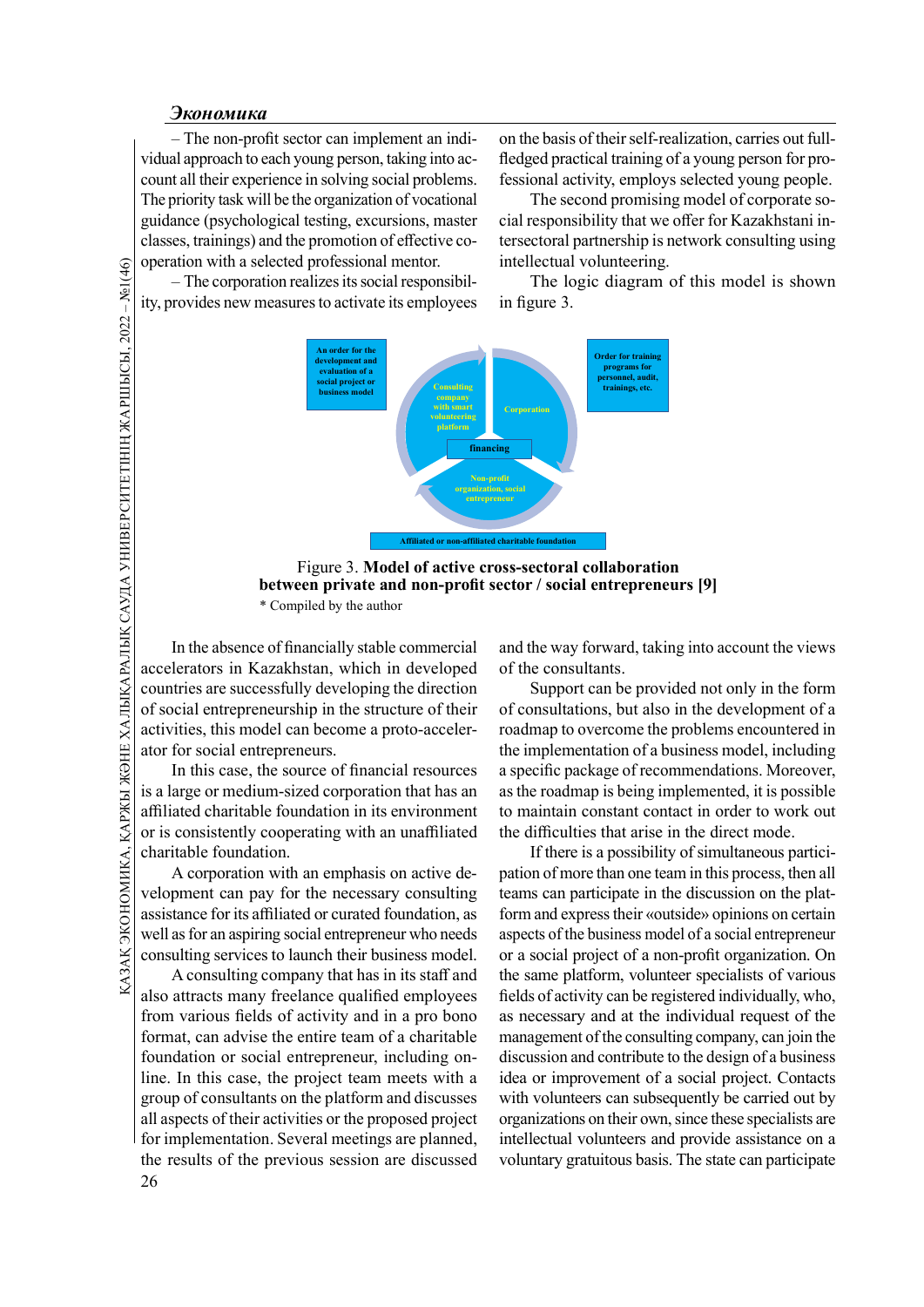in this process through the NJSC «CPGI», issuing grants for training for potential social entrepreneurs.

Conclusion. Our results coincide with the conclusions of V.N. Yakimets, L.I. At the same time, the practice of applying network approaches to the disposal of public sector resources is in its infancy. The practice of attracting non-profit organizations to the provision of public services is developing, although not without problems, as shown in the works of Moskovskaya, Salamon L., the formation of triple network structures is more the exception than the rule. But even isolated cases of activity in network structures are implementing infrastructure or charitable projects.

Summarizing our proposals, we can say that we have developed new forms for corporate social responsibility, which arise with the activation of ties between sectors of the economy.

We present two models of cross-sectoral collaboration with corporations (CSR):

- corporate volunteering: corporate mentoring project;

- network consulting using intellectual volunteering;

The models are based on sustainable business collaboration between the corporate and non-profit sectors, which can work both on its own and with the participation of government agencies, which gives partnerships additional opportunities.

Each of the actors manifests itself in models with its own strengths, which allow you to extract a synergistic effect from this cooperation:

- the corporation brings its business experience and its financial resources to the partnership, implements the model of a socially responsible employer. Such an employer solves his problems taking into account the interests of employees and develops Such an employer solves his problems taking into account the interests of employees and develops not only his staff, but also human resources in the non-profit sector and in society as a whole.

- the non-profit sector gets an opportunity and assimilates business technologies and professional consultations, refracting their application taking into account its social mission. The NPO sector receives additional financial resources both from the state on a social order, since, for example, the employment of young people is one of its most important goals. This knowledge is also important for current and potential social entrepreneurs, as they gain knowledge in the field of business. not only his staff, but also human resources in the com-<br>profit sector and in society as a whole.<br>
the non-profit sector gets an opportunity and<br>
assimilates business technologies and professional<br>
consultations, refracti

- the state solves its tasks of fulfilling social obligations to its citizens and society as a whole, since employment of the population is one of the state, and social entrepreneurship solves the problems of socially vulnerable groups without direct financial assistance from the state.

### **REFERENCES**

1. Исетт К. Сети в области государственного управления Стипендия: Понимание того, где мы находимся и куда нам нужно идти // Журнал исследований и теории государственного управления. – 2011. – Т. 21. Дополнение 1. С. 157-173. https://doi.org/10.1093/jopart/muq061

2. Хуриятул Х., Беваола К., Агус П. Построение сетевой концепции в современном государственном управлении // Государственное управление. – 2019. – № 1. – С. 46-61. – DOI: 10.17323/1999- 5431-2019-0-5-46-61.

3. Капуку Н., Ху К., Хоса С. Состояние сетевых исследований в государственном управлении // Управление и общество. – 2017. – № 8. – C. 1087-1120. – DOI: 10.1177%2F0095399714555752.

4. Кэтлоу Т. Управление и сети на пределе представительства // Американское обозрение государственного управления. – 2009. – № 5. – C. 478-498. – DOI: 10.1177%2F0275074008323975.

5. Алонсо Дж., Клифтон Дж., Диас-Фуэнтес Д. Влияние государственного аутсорсинга на государственные расходы: данные из стран Европейского Союза // Журнал моделирования политики. – 2017. – № 2. – C. 333-348. – DOI: 10.1016/j.jpolmod.2017.01.007.

6. Шарпф Ф.В. Игры, в которые могли бы играть реальные актеры: позитивная и негативная координация во встроенных переговорах // Журнал теоретической политики. – 1994. – № 1. – C. 27-53. – DOI: 10.1093/OXFORDJOURNALS.JPART.A003504.

7. Агранофф Р., Макгуайр М. Большие вопросы в исследованиях управления общественными сетями // Журнал исследований и теории государственного управления. – 2001. – № 3. – C. 295-326. – DOI: 10.1093/OXFORDJOURNALS.JPART.A003504. Журнал экономики, предпринимательства и права №6'2021 (июнь)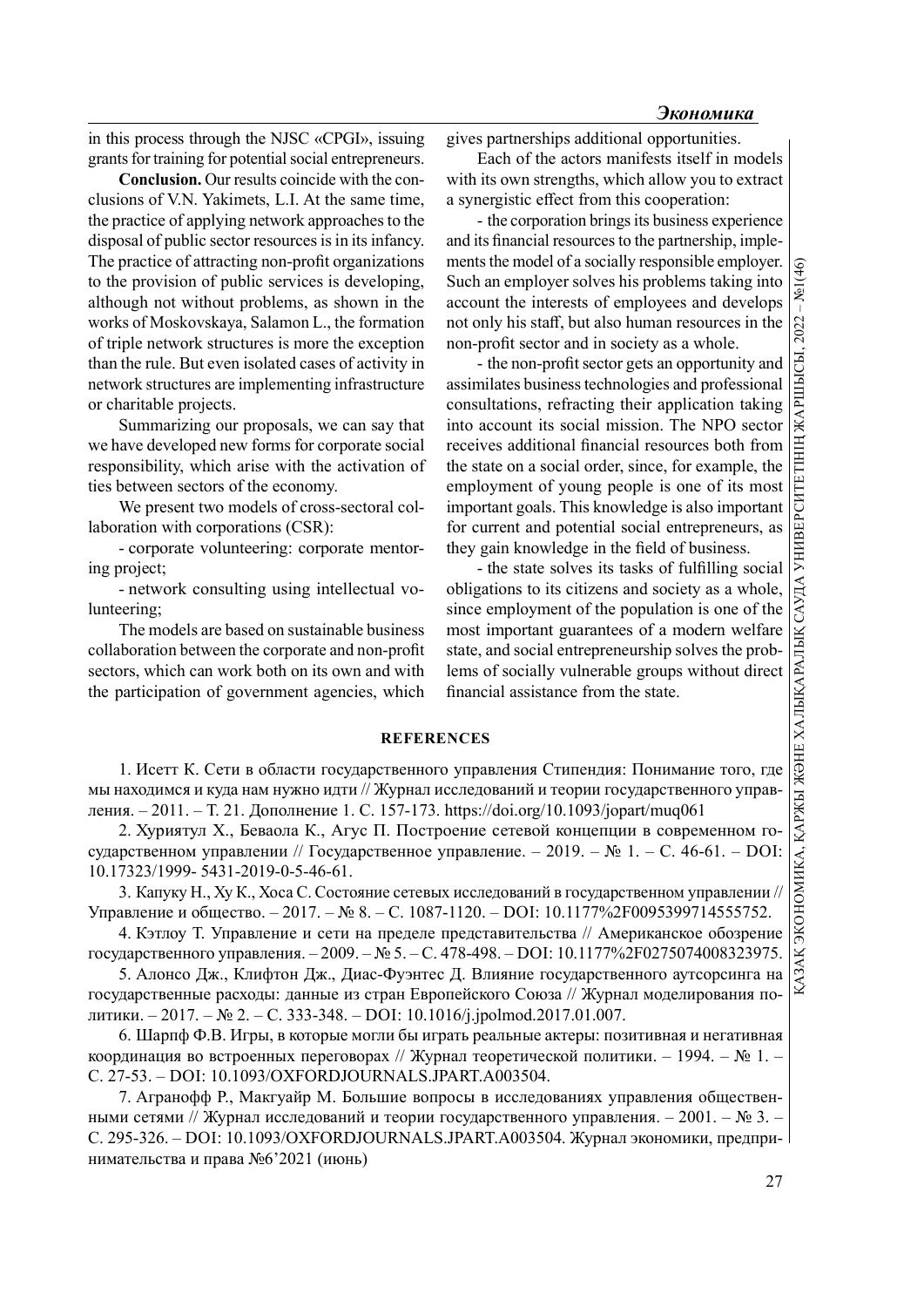8. Спан К., Луиккс К., Шолс Дж., Шальк Р. Взаимосвязь между ролями управления и эффективностью в местных общественных межорганизационных сетях: Концептуальный анализ // Американский обзор государственного управления. – 2012. – № 2. – С. 186-201. – DOI: 10.1177/0275074011402193.

9. Кейси С. Общественные ценности в управлении сетями Управленческие подходы и инструменты социальной политики в местном сообществе и экономическом развитии // Американское обозрение государственного управления. – 2015. – № 1. – C. 106-127. – DOI: 10.1177%2F0275074014531072.

 $\frac{1}{2}$  Американское ооозре 10.1177%2F02750740<br>
10.1177%2F02750740<br>
10.3kимец В.Н., Н<br>
THE THE STATE REPORT AND INTERNATIONAL STATE of the contract of the state of the state of the state of the parameters<br>  $\frac{1}{2}$  и 10. Якимец В.Н., Никовская Л.И. Механизмы и принципы межотраслевого социального партнерства как основа развития государственного управления // Власть. – 2018. – № 4. – C. 15-25. – DOI: 10.31171/vlast.v26i4.5757.

11. Якимец В.Н., Никовская Л.И., Коновалова Л.Н. Межотраслевое социальное партнерство. – М.: ГУУ, 2004. – 208 с.

12. Херранц Дж. Многоуровневые показатели эффективности для многосекторальных сетей и управления // Американский обзор государственного управления. – 2010. – № 4. – C. 445-460. – DOI: 10.1177%2F0275074009341662.

13. Саламон Л., Теплер С. Сотрудничество правительства и некоммерческих организаций: аномалия или необходимость? // Voluntas: Международный журнал добровольных и некоммерческих организаций. – 2015. – № 6. – C. 2155-2177. – DOI: 10.1007/s11266-015-9651-6.

14. Притворова Т.П., Гелашвили Н.Н., Спанова Б.К. Институциональная поддержка социального предпринимательства: мировая практика и возможности для Казахстана // Экономика: стратегия и практика. – 2020. – Том 15. –  $\mathbb{N}$ <sup>o</sup> 1. – С. 71-87.

15. Утибаев Б.С., Аленова К.Т., Турарбеков М.А. Государственно-частное партнерство в обеспечении инновационного развития: Вестник КазУЭФМТ. – № 2 (39). – 2020. – C. 23-30.

## ЛИТЕРАТУРА

1. Isett K. Networks in Public Administration Scholarship: Understanding Where We Are and Where We Need to Go // Journal of Public Administration Research and Theory. – 2011. – Vol. 21. Suppl. 1. P. 157-173. https://doi.org/10.1093/jopart/muq061 [in Russian].

2. Khuriyatul H., Bevaola K., Agus P. Building a network concept in contemporary public administration // Public Administration. – 2019. – № 1. – P. 46-61. – DOI: 10.17323/1999- 5431- 2019-0-5-46-61 [in Russian].

3. Kapucu N., Hu Q., Khosa, S. The State of Network Research in Public Administration // Administration and Society. – 2017. – № 8. – P. 1087-1120. – DOI: 10.1177%2F0095399714555752 [in Russian].

4. Catlaw T. Governance and Networks at the Limits of Representation // American Review of Public Administration. – 2009. – № 5. – P. 478-498. – DOI: 10.1177%2F0275074008323975 [in Russian].

 $\frac{12019-0-5-46-61}{3}$ . Kapucu N., Hu Q., Khosa, S. The State of Network Research in<br>
and Society.  $-2017$ .  $-$  Ne 8.  $-$  P. 1087-1120.  $-$  DOI: 10.1177%2F0<br>
4. Catlaw T. Governance and Networks at the Limits of Repres<br> 5. Alonso J., Clifton J., Díaz-Fuentes D. The Impact of Government Outsourcing on Public Spending: Evidence from European Union Countries // Journal of Policy Modeling. – 2017. – № 2. – P. 333-348. – DOI: 10.1016/j.jpolmod.2017.01.007 [in Russian].

6. Scharpf F.W. Games Real Actors Could Play: Positive and Negative Coordination in Embedded Negotiations // Journal of Theoretical Politics. – 1994. – № 1. – P. 27-53. – DOI: 10.1093/ OXFORDJOURNALS.JPART.A003504 [in Russian].

7. Agranoff R., McGuire M. Big Questions in Public Network Management Research // Journal of Public Administration Research and Theory. – 2001. –  $\mathbb{N}^2$  3. – P. 295-326. – DOI: 10.1093/ OXFORDJOURNALS.JPART.A003504. 1480 Journal of Economics, Entrepreneurship and Law 6'2021 (June) [in Russian].

8. Span K., Luijkx K., Schols J., Schalk R. The Relationship Between Governance Roles and Performance in Local Public Interorganizational Networks: A Conceptual Analysis // American Review of Public Administration. – 2012. – № 2. – P. 186-201. – DOI: 10.1177/0275074011402193 [in Russian].

9. Casey C. Public Values in Governance Networks Management Approaches and Social Policy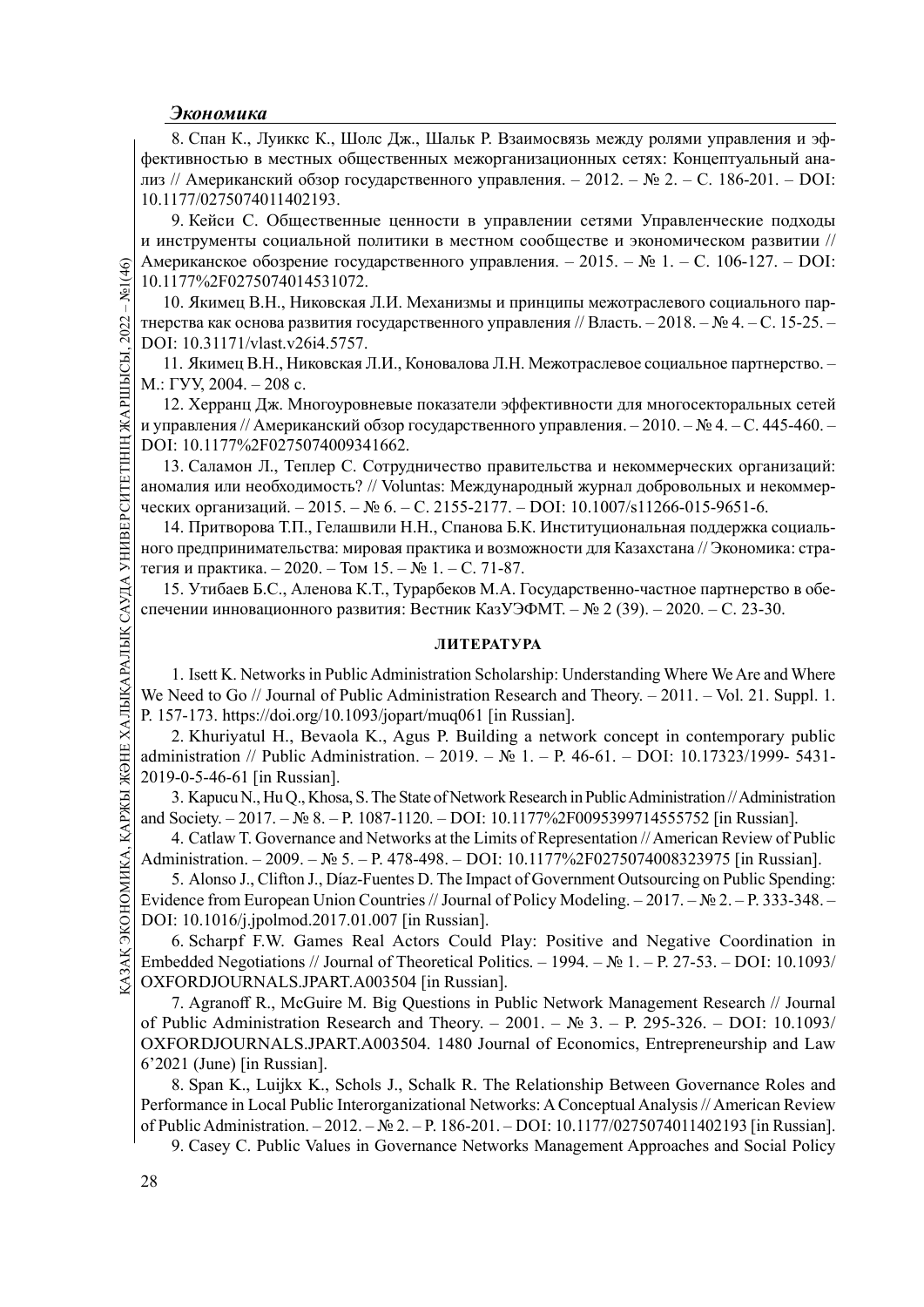Tools in Local Community and Economic Development // American Review of Public Administration. – 2015. – № 1. – S. 106-127. – DOI:10.1177%2F0275074014531072 [in Russian].

10. Yakimets V.N., Nikovskaya L.I. Mechanisms and principles of intersectoral social partnership as a basis for the development of public administration // Power.  $-2018$ .  $-$  No. 4.  $-$  S. 15-25.  $-$  DOI: 10.31171/vlast.v26i4.5757 [in Russian].

11. Yakimets V.N., Nikovskaya L.I., Konovalova L.N. Cross-sector social partnership. – M.: GUU, 2004. – 208 p.

12. Herranz J. Multilevel Performance Indicators for Multisectoral Networks and Management // American Review of Public Administration. – 2010. – No. 4. – S. 445-460. – DOI: 10.1177%2F027 5074009341662 [in Russian].

13. Salamon L., Toepler S. Government–Nonprofi t Cooperation: Anomaly or Necessity? // Voluntas: International Journal of Voluntary and Nonprofit Organizations.  $-2015$ .  $-\mathcal{N}_2$  6. – S. 2155-2177. – DOI: 10.1007/s11266-015-9651-6 [in Russian].

14. Pritvorova T.P., Gelashvili N.N., Spanova B.K. Institutional support of social entrepreneurship: world practice and opportunities for Kazakhstan // Economics: Strategy and Practice. – 2020. – Volume 15. – No. 1. – S. 71-87. [in Russian].

development: Bulletin of the KazUEFIT.  $-$  No. 2 (39).  $-$  2020.  $-$  S. 23-30 [in Russian].

### З.Б. Замбинова, Т.П. Притворова, Г.К. Замбинова

### ҚАЗАҚСТАН ЭКОНОМИКАСЫНЫҢ ҚОҒАМДЫҚ СЕКТОРЫНДА СЕКТОРАРАЛЫҚ СЕРІКТЕСТІКТІҢ ЖЕЛІЛІК МОДЕЛЬДЕРІ

#### Андатпа

Корпоративтік әлеуметтік жауапкершілікті Қазақстан корпорациялары қоғамдық секторда мемлекетпен меморандумдар және қайырымдылық қорлары арқылы коммерциялық емес ұйымдарды қолдау негізінде ауқымды түрде іске асырады. Бірақ желілік тәсіл қазіргі уақытта қолданылмайтын стратегиялық сипаттағы айтарлықтай әлеуетке ие.

Макалада өтемдік сипаттағы жобалар мен адам әлеуетін дамыту жобалары арасындағы арақатынасты өзгертетін сектораралық серіктестік модельдерін әзірлеу қарастырылды.

15. Utibayev B.S., Alyonova K.T., Turarbekov M.A. Public-private partnership in ensuring innovative Қазақстанның ірі корпорацияларының әкімшілеріне және мемлекеттік органдардың өкілдеріне сараптамалық сауалнама, сондай-ақ сектораралық әріптестікті іске асыру нысандарын сәйкестендіру үшін өзара ниеттер туралы меморандумдардың мазмұнына талдау көрсетілді. Іріктемеге Қазақстанның 3 ірі корпорациясы енгізілді: «Kazzinc» АҚ, «АрселорМиттал Теміртау» АҚ, «Қазақмыс» АҚ.

Қазақстан Республикасының аумағында шаруашылық қызметін жүргізетін мемлекеттік басқару органдары мен ірі корпорациялардың өзара ниеттері туралы меморандумдардың мазмұнын бағалау талданды.

Нәтижесінде қоғамның әлеуметтік осал топтарының адами әлеуетін дамыту және коммерциялық емес ұйымдардың, әлеуметтік кәсіпкерлердің тұрақтылығын арттыру үшін корпоративтік еріктілік қағидаты бойынша корпорациялардың қаржылық және кәсіби ресурстарын іске қосуды көздейтін желілік ынтымақтастықтың 2 жобасының модельдері ұсынылды.

#### З.Б. Замбинова, Т.П. Притворова, Г.К. Замбинова

## СЕТЕВЫЕ МОДЕЛИ МЕЖСЕКТОРНОГО ПАРТНЕРСТВА В ОБЩЕСТВЕННОМ СЕКТОРЕ ЭКОНОМИКИ КАЗАХСТАНА

#### Аннотация

Корпоративная социальная ответственность масштабно реализуется корпорациями Казахстана в общественном секторе на основе меморандумов с государством и поддержки некоммерческих организаций через благотворительные фонды. Но сетевой подход несет в себе значительный потенциал стратегического характера, который в настоящее время не задействован.

В статье была рассмотрена разработка моделей межсекторного партнерства, изменяющих соотношение между проектами компенсирующего характера и проектами развития человеческого потенциала в пользу последних.